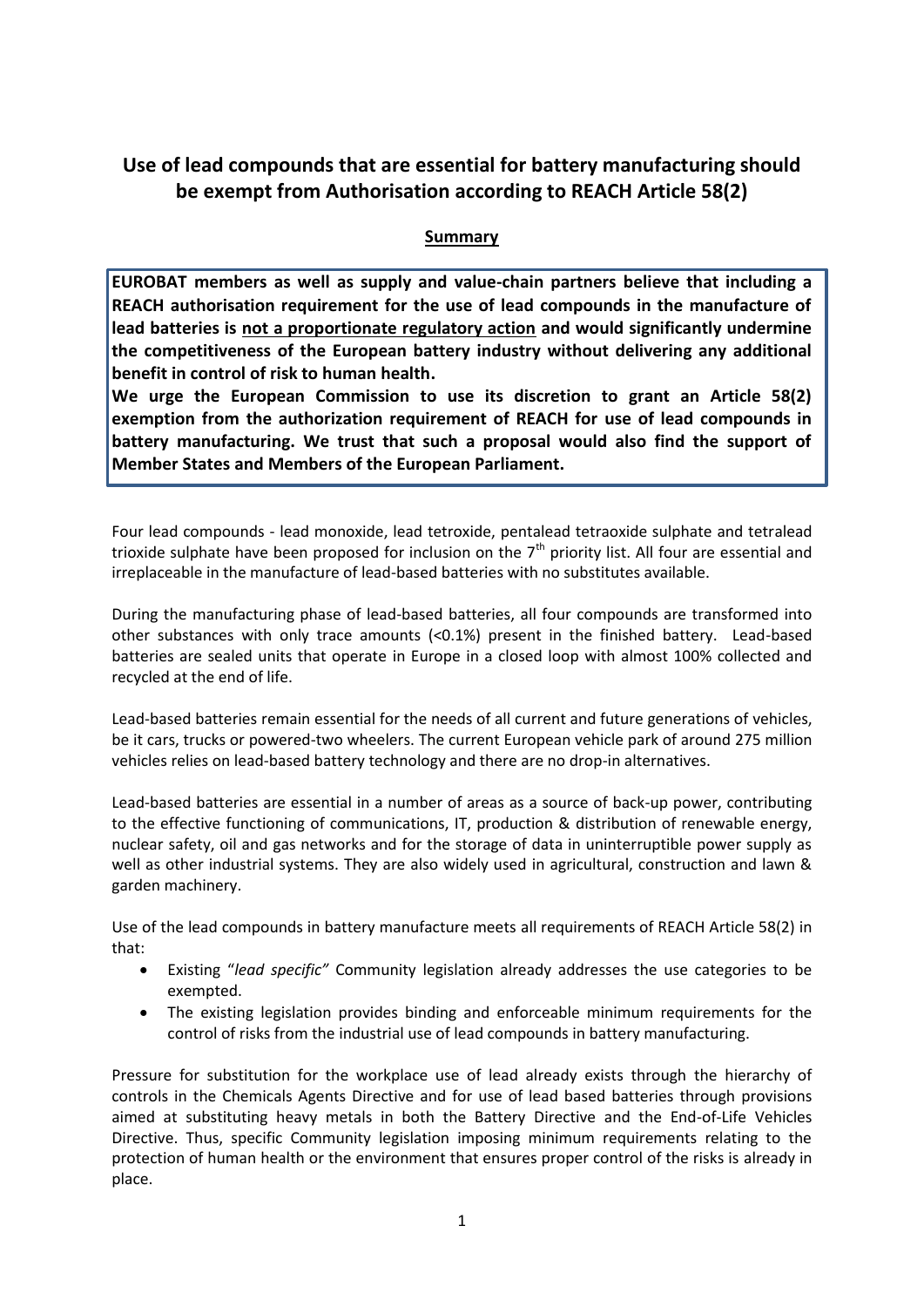#### **Key messages**

### **The importance of automotive and industrial lead-based batteries to the European economy**

A study, prepared for the ongoing review of the current exemption for lead-based batteries within the End-of-Life-Vehicles Directive's wider ban on lead in light-duty vehicles, found that there are at present no alternatives, either technically or economically, to lead-based batteries for the SLI (Starting – Lighting –Ignition) function in vehicles. This means lead-based batteries are essential in virtually all conventional ICE (internal combustion engine) vehicles<sup>1</sup>. Also today's hybrid vehicles (Mild, micro, plug-in-HEV, PHEV) and full electric vehicles do have a demand for lead-based batteries for important functional requirements. Lead-based batteries also serve as SLI batteries in agricultural, lawn & garden tractors.

- Lead-based batteries are also widely used in industrial motive and standby applications due to their proven safety and excellent performance; for example in forklift trucks and electric wheelchairs, and as back-up power for any type of power plants, hospitals or IT applications. They can be found in distribution and storage systems for renewable energy as well as in railway applications – both to supply energy on board of a train and to back up safety systems. They are also used as the main source of power for electrically driven equipment and are essential component of combustion-engine powered equipment with electric starting. In common with automotive batteries, the use of lead compounds is essential in industrial lead-based batteries, cannot be substituted in the manufacturing process and is not present in the final article placed on the market.
- Lead-based batteries play a significant role in achieving EU carbon emission reduction targets, through start-stop functionality in vehicles and regenerative braking in micro hybrid vehicles, and for renewable energy storage and grid stabilisation in on- and off-grid electricity systems.
- The EU automotive and industrial battery sector directly employs around 30,000 workers with an annual turnover of €6.5 billion - 83% of the sector (€5 billion turnover) is lead-based batteries which employs more than 20,000 workers. The main EU countries for lead-based battery manufacture are Czech Republic, France, Germany, Italy, Poland, Spain and UK.
- The EU battery manufacturing industry collectively spent €740 million on research & development and innovation-related investments (e.g. infrastructure) over the last five years, with an additional €105 million for R&D&I related expenses (e.g. material costs) and manufacturing-related investments (e.g. pilot lines) of € 915 million.
- Users of lead-based batteries include the automobile industry which employs 12.9 million people representing 5.3% of the EU employed population. The suppliers of the battery industry include the producers of lead that represents a market close to €3 billion.
- The battery industry (and its ownership) is global in nature. If the lead compounds were included in Annex XIV (and battery manufacturing not exempted under REACH Article 58(2)), only European manufacturers would be impacted. This would undoubtedly result in a change in the competitive position and increase perceived business risk of these manufacturing sites compared to non-EU counterparts as importation of finished batteries into the EU would not be affected by authorisation requirements as articles are not in scope of this title of the REACH Regulation.

**.** 

 $1$  For vehicles the application category AC1 applies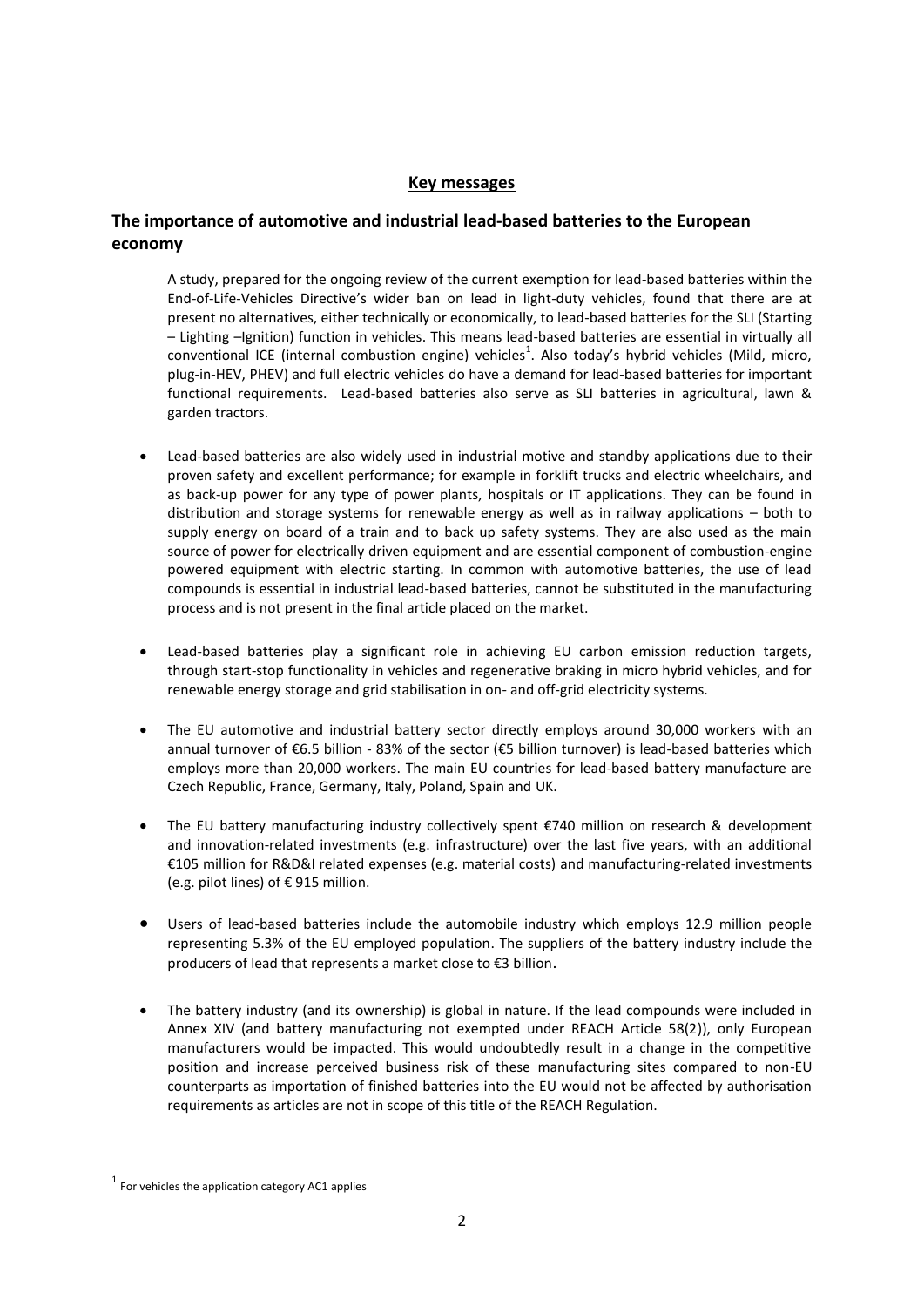#### **Why lead-based battery use should be exempt from REACH Authorisation**

The undersigning Associations believe that the use of lead monoxide, lead tetroxide, pentalead tetraoxide sulphate and tetralead trioxide sulphate for production of lead-based batteries should be granted a REACH Article 58 (2) exemption on the following grounds:

- The use is restricted to manufacturing of lead-based batteries as all four compounds are transformed into other substances during the manufacturing process such that only trace amounts  $\langle$ <0.1%) are present in the finished battery.
- Potential exposure to general public to lead and lead compounds during the article use phase is prevented by the fact that lead-based batteries are sealed units.
- At the end-of-life lead-based batteries operate in a closed loop with close to 100% being collected and recycled with approximately 85% of a new battery being made from recycled material.
- Existing "lead-specific" EU workplace legislation already addresses the REACH use categories to be exempted. This existing workplace legislation provides binding and enforceable requirements for the control of risks from industrial use of lead and lead compounds in battery manufacturing. In having a binding occupational exposure and biological limit for lead and lead compounds, supported by additional measures such as mandatory health surveillance of employees, Council Directive 98/24/EC ensures that harmonised EU wide standards operate that constitute minimum requirements relating to the protection of health.
- Employee health surveillance (in the form of routine blood lead measurements) demonstrates the effectiveness of the measures already in place under the existing EU workplace legislation in controlling the risk to human health from the use of the substances arising from their intrinsic properties as specified in Annex XI. Moreover legislative requirements are supported by comprehensive sector voluntary blood lead reduction programmes that go beyond what is required by law.
- Risks of exposure of the general public to lead emissions from battery recycling operations via the environment are also managed through existing lead specific EU legislation that imposes minimum requirements in the form of binding emission limits stipulated in the Industrial Emissions Directive BREF, and binding limits for lead in ambient air, drinking water and food.
- The General Court Vecco ruling (T-360/13) supports the observation that for an industrial use the Chemicals Agents Directive (98/24) includes a provision that drives substitution through its hierarchy of controls that requires replacement of dangerous substances by less hazardous ones (Article 6).
- Provisions already exist in both the EU End-of-Life-Vehicles Directive (Art. 4) and Battery Directives (Art. 5) to encourage substitution of heavy metals (including lead) in batteries where technically feasible

**December 2016**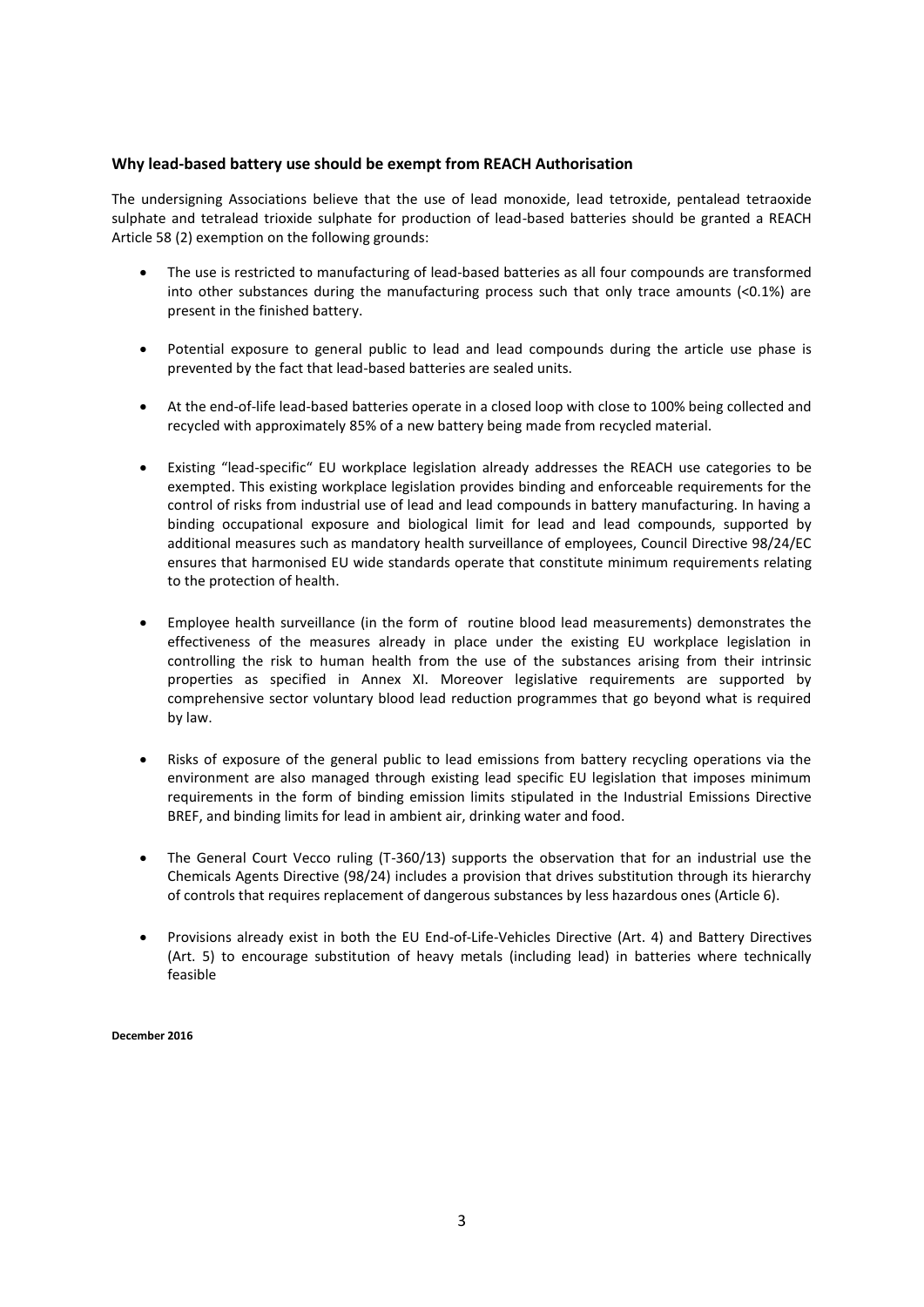## **Undersigning associations**



**EUROBAT - Association of European Automotive and Industrial Battery Manufacturers**



European Automobile<br>Manufacturers Association





**CEMA - European Agricultural Machinery Association**



**EGMF - European Garden Machinery Industry Federation**



**FEM - European Materials Handling Federation**



**ILA - International Lead Association Lead REACH Consortium**



**ACEM – European Association of Motorcycle Manufacturers**



**CEMEP - European Committee of Manufacturers of Electrical Machines and Power Electronics**

**Municipal** European Association Equipment of Municipal Equipment<br>Manufacturers

**EUnited Municipal Equipment Eurelectric –**



**UNIFE – The European Rail Industry**





CONSTRUCTION EQUIPMENT

**CECE – Committee for European Construction Equipment**



CLEPA European Association of Automotive Suppliers





**Union of the Electricity Industry**